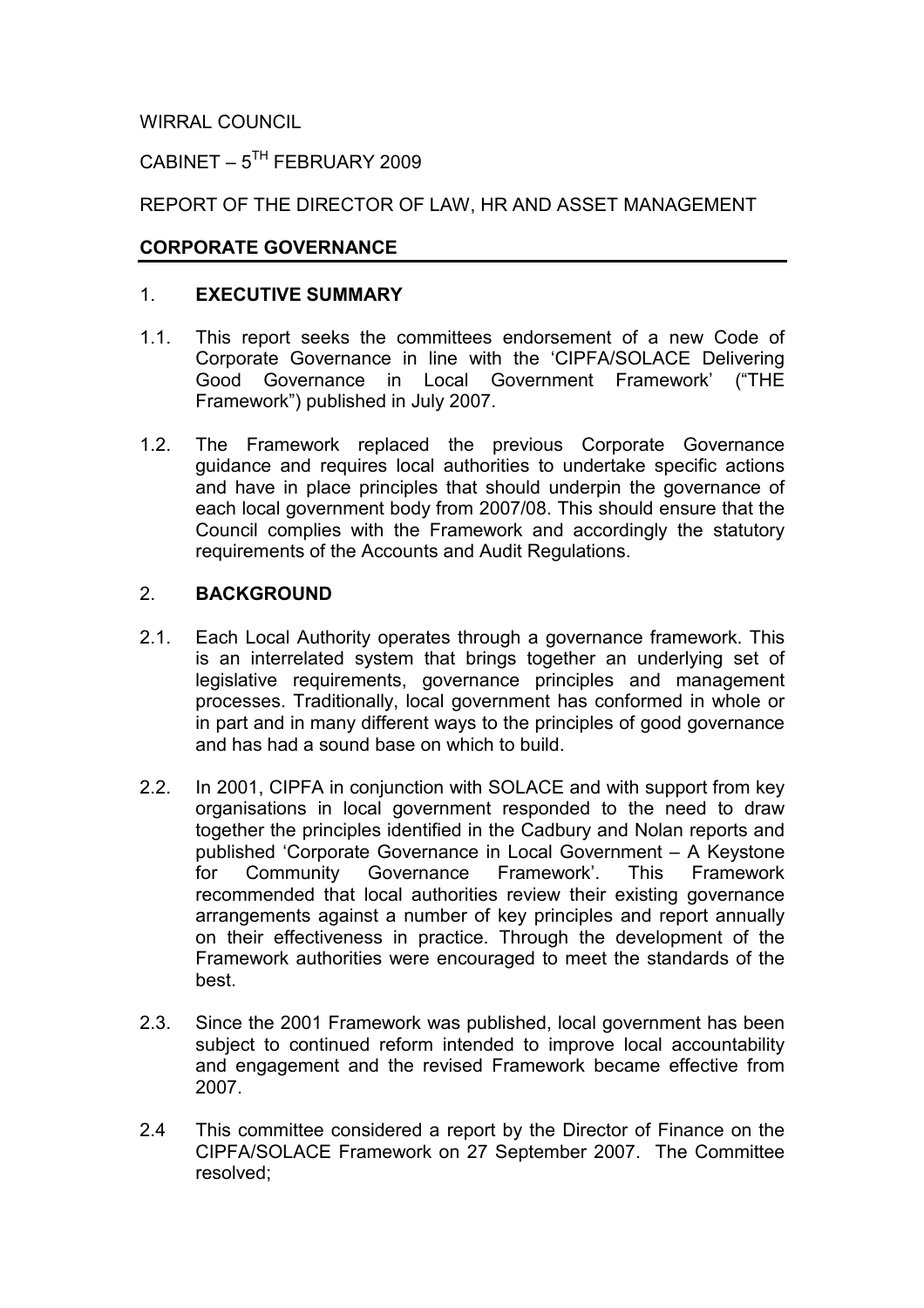(1) That the report be noted.

(2) That regular updates be presented to this Committee via the Internal Audit Update report.

(3) That the member development required by the Framework be referred to the Member Training Steering Group.

## 3. DELIVERING GOOD GOVERNANCE FRAMEWORK

- 3.1. The framework document is intended to be followed as best practice for developing and maintaining a local code of governance and for discharging accountability for the proper conduct of public business through the publication of an Annual Governance Statement that will make the adopted practice open and explicit.
- 3.2. The Framework identifies the following six core principles developed by the Independent Commission on Good Governance in Public Services and supported by the Department for Communities and Local Government and CIFPA, that should underpin the governance of each local government body:
	- Focussing on the purpose of the Authority and on outcomes for the community and creating and implementing a vision for the local area.
	- Members and officers working together to achieve a common purpose with clearly defined functions and roles.
	- Promoting values for the Authority and demonstrating the values of good governance through upholding high standards of conduct and behaviour.
	- Taking informed and transparent decisions which are subject to effective scrutiny and managing risk.
	- Developing the capacity and capability of Members and officers to be effective.
	- Engaging with local people and other stakeholders to ensure robust public accountability.
- 3.3. Authorities are urged to test the effectiveness of their structures against these principles by:
	- Reviewing existing arrangements against the Framework.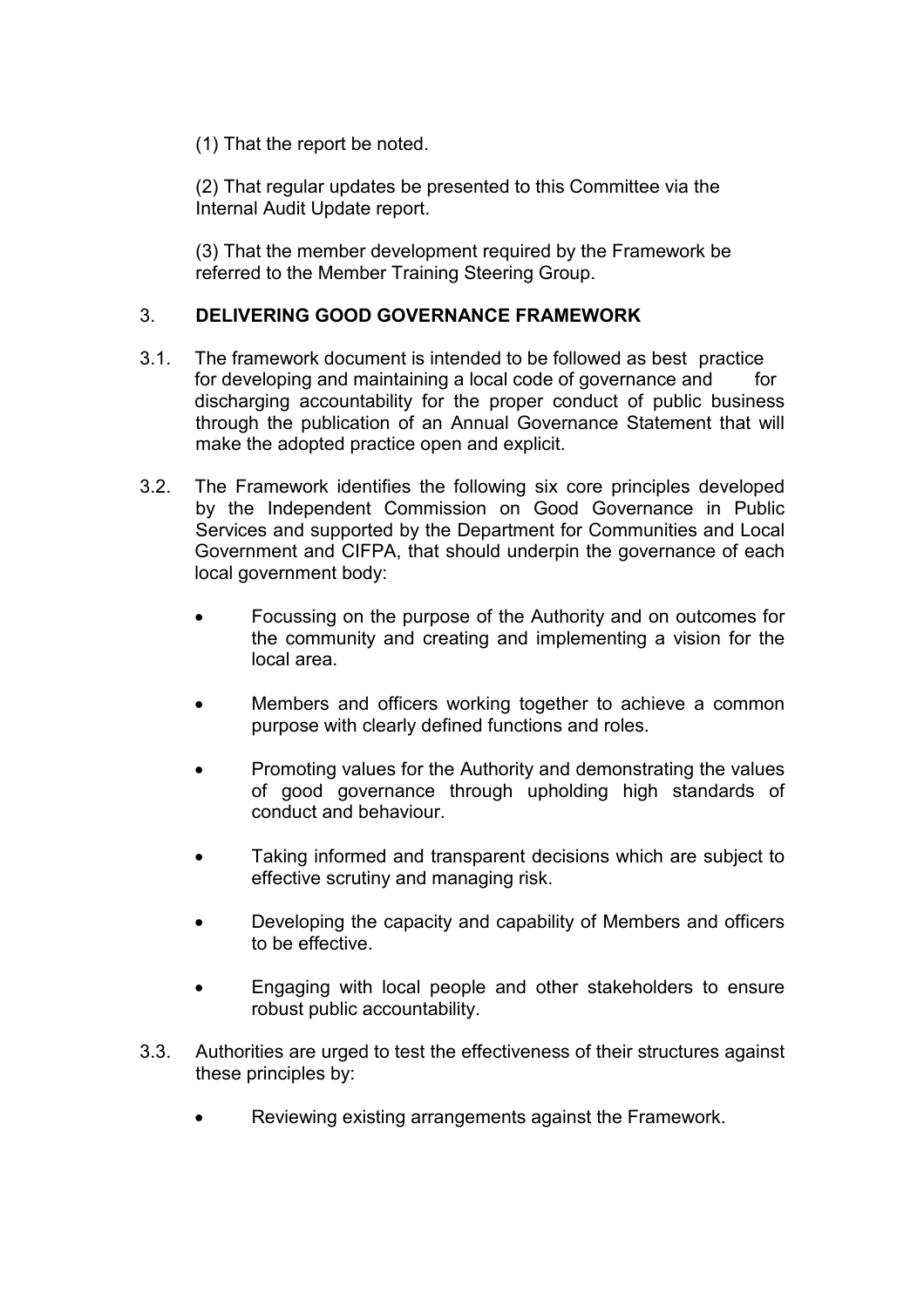- Developing and maintaining an up-to-date local code of governance, including arrangements for ensuring its ongoing application and effectiveness.
- Preparing a governance statement in order to report publicly on the extent to which they comply with their code on an annual basis, including how they have monitored the effectiveness of their governance arrangements in the year, and on any planned changes for the coming period.
- 3.4. The Accounts and Audit (Amendment) Regulations require local authorities to prepare and publish an Annual Governance Statement in accordance with the Framework from 2007/08 and for the Statement on Internal Control to be subsumed within this as there is no longer a requirement to prepare a separate statement.
- 3.5. In order to review the existing arrangements authorities need to:
	- Consider the extent to which the Authority complies with the principles and requirements of good governance set out in the Framework.
	- Identify systems, processes and documentation that provide evidence of compliance.
	- Identify the individuals and committees responsible for monitoring and reviewing the systems, processes and documentation identified.
	- Identify the issues that have not been addressed adequately in the Authority and consider how they should be addressed.
	- Identify the individuals who would be responsible for undertaking the actions required and plan accordingly.
- 3.6. The Internal Audit Section undertakes extensive work in the areas identified above to provide sufficient evidence to support the production of the Annual Governance Statement. The process is overseen by the Corporate Governance Group, chaired by the Chief Executive. Members of this Committee are provided with regular updates via the Internal Audit Update report.

## 4. CODE OF CORPORATE GOVERNANCE

4.1 The proposed Code is attached as Appendix 1 to this report. It sets out the Council's position in relation to the Framework and follows a review of compliance with it. The Code will be referred to the Standards Committee, the Cabinet and Council and will become part of the Council's constitution. It will be communicated to staff and Members